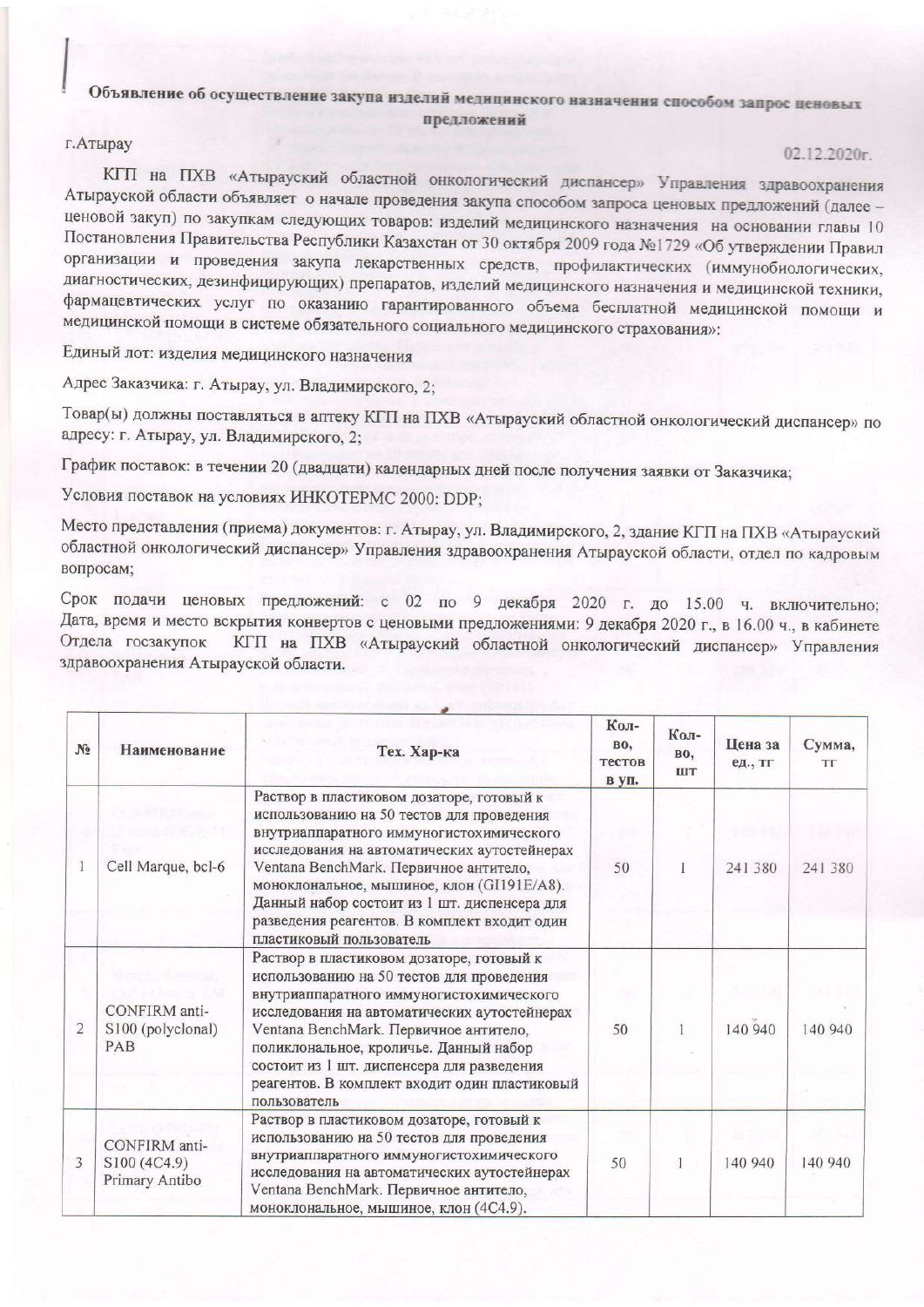|                |                                             | Данный набор состоит из 1 шт. диспенсера для<br>разведения реагентов. В комплект входит один<br>пластиковый пользователь                                                                                                                                                                                                                                                                             |    |   |         |         |
|----------------|---------------------------------------------|------------------------------------------------------------------------------------------------------------------------------------------------------------------------------------------------------------------------------------------------------------------------------------------------------------------------------------------------------------------------------------------------------|----|---|---------|---------|
| $\overline{4}$ | CONFIRM bcl-2<br>$(124)$ Mab                | Раствор в пластиковом дозаторе, готовый к<br>использованию на 50 тестов для проведения<br>внутриаппаратного иммуногистохимического<br>исследования на автоматических аутостейнерах<br>Ventana BenchMark. Первичное антитело,<br>моноклональное, мышиное, клон (124). Данный<br>набор состоит из 1 шт. диспенсера для<br>разведения реагентов. В комплект входит один<br>пластиковый пользователь     | 50 | 1 | 317349  | 317349  |
| 5              | <b>VENTANA ANTI-</b><br>P63 (4A4)           | Раствор в пластиковом дозаторе, готовый к<br>использованию на 50 тестов для проведения<br>внутриаппаратного иммуногистохимического<br>исследования на автоматических аутостейнерах<br>Ventana BenchMark. Первичное антитело,<br>моноклональное, мышиное, клон (4А4). Данный<br>набор состоит из 1 шт. диспенсера для<br>разведения реагентов. В комплект входит один<br>пластиковый пользователь     | 50 | 1 | 241 740 | 241 740 |
| 6              | ANTI-P53 (Bp53-<br>11) PaB                  | Раствор в пластиковом дозаторе, готовый к<br>использованию на 50 тестов для проведения<br>внутриаппаратного иммуногистохимического<br>исследования на автоматических аутостейнерах<br>Ventana BenchMark. Первичное антитело,<br>моноклональное, мышиное, клон (Вр53-11).<br>Данный набор состоит из 1 шт. диспенсера для<br>разведения реагентов. В комплект входит один<br>пластиковый пользователь | 50 | 1 | 157251  | 157 251 |
| 7              | TTF-1 (SP141)<br>PAB                        | Раствор в пластиковом дозаторе, готовый к<br>использованию на 50 тестов для проведения<br>внутриаппаратного иммуногистохимического<br>исследования на автоматических аутостейнерах<br>Ventana BenchMark. Первичное антитело,<br>моноклональное, кроличье, клон (SP141).<br>Данный набор состоит из 1 шт. диспенсера для<br>разведения реагентов. В комплект входит один<br>пластиковый пользователь  | 50 | 1 | 186 219 | 186219  |
| 8              | CONFIRM anti-<br>Desmin (DE-R-11)<br>PAb    | Раствор в пластиковом дозаторе, готовый к<br>использованию на 50 тестов для проведения<br>внутриаппаратного иммуногистохимического<br>исследования на автоматических аутостейнерах<br>Ventana BenchMark. Первичное антитело,<br>моноклональное, мышиное, клон (DE-R-11).<br>Данный набор состоит из 1 шт. диспенсера для<br>разведения реагентов. В комплект входит один<br>пластиковый пользователь | 50 | 1 | 140 940 | 140 940 |
| 9              | NexES, Reagent,<br>Cell MArque, SM<br>Actin | Раствор в пластиковом дозаторе, готовый к<br>использованию на 50 тестов для проведения<br>внутриаппаратного иммуногистохимического<br>исследования на автоматических аутостейнерах<br>Ventana BenchMark. Первичное антитело,<br>моноклональное, мышиное, клон (1А4). Данный<br>набор состоит из 1 шт. диспенсера для<br>разведения реагентов. В комплект входит один<br>пластиковый пользователь     | 50 | 1 | 244 820 | 244 820 |
| 10             | CD56 (MRQ-42)<br>PAb, Cell Marque           | Раствор в пластиковом дозаторе, готовый к<br>использованию на 50 тестов для проведения<br>внутриаппаратного иммуногистохимического<br>исследования на автоматических аутостейнерах<br>Ventana BenchMark. Первичное антитело,<br>моноклональное, кроличье, клон (MRQ-42).<br>Данный набор состоит из 1 шт. диспенсера для                                                                             | 50 |   | 267 541 | 267 541 |